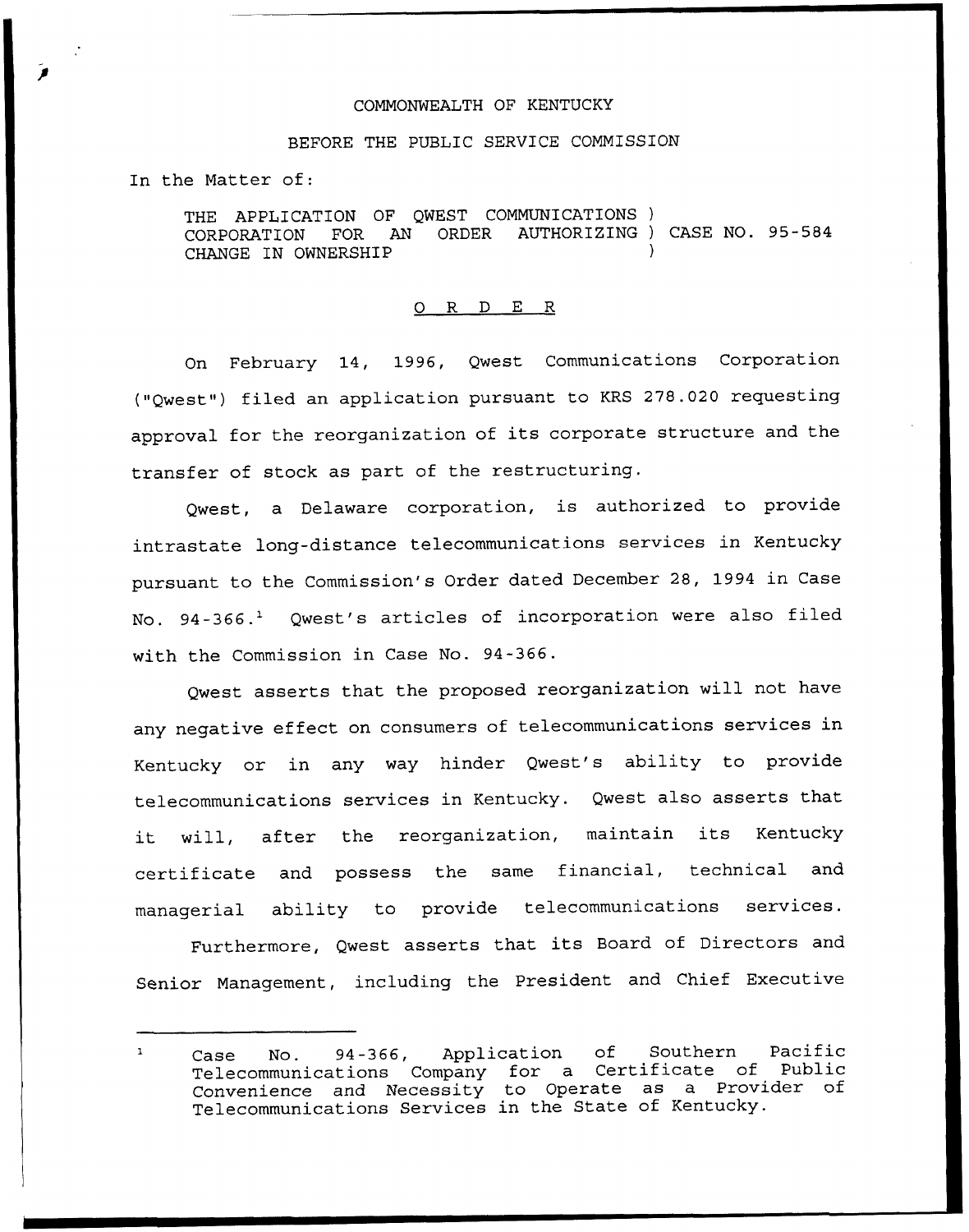Officer of the resulting entities, will not change if the proposed reorganization is approved.

The proposed transaction will consist of the transfer by Anschutz Company, Qwest's 100 percent parent, of all the stock of Qwest to a newly-formed 100 percent subsidiary, Qwest Holding Corporation {"QHC"), in exchange for newly-issued stock of QHC. Anschutz Company will then cause QHC to immediately form a 100 percent subsidiary, Qwest Corporation ("QC"), and transfer all the stock of Qwest to QC in exchange for newly-issued stock of QC. QC will serve as a holding company for Qwest.

As a result of the internal restructuring, Qwest will be a wholly-owned subsidiary of QC, QC will be a wholly-owned subsidiary of QHC, and QHC will be a wholly-owned subsidiary of Anschutz Company.

Pursuant to KRS 278.020{4), persons under the jurisdiction of the Commission are required to receive Commission approval prior to the acquisition or transfer of ownership or control of a utility. KRS 278.020{5) prohibits any entity from acquiring control of any utility under the jurisdiction of the Commission without prior approval.

The Commission finds that the proposed transaction involves the acquisition and transfer of control of Qwest, a jurisdictional utility. Hence, KRS 278.020(4) is applicable. KRS 278.020(5) is not applicable, however, because the proposed transaction qualifies for an exemption that is found in subsection (6) {b) of the statute. That subsection exempts utilities from the provisions of subsection

 $-2-$